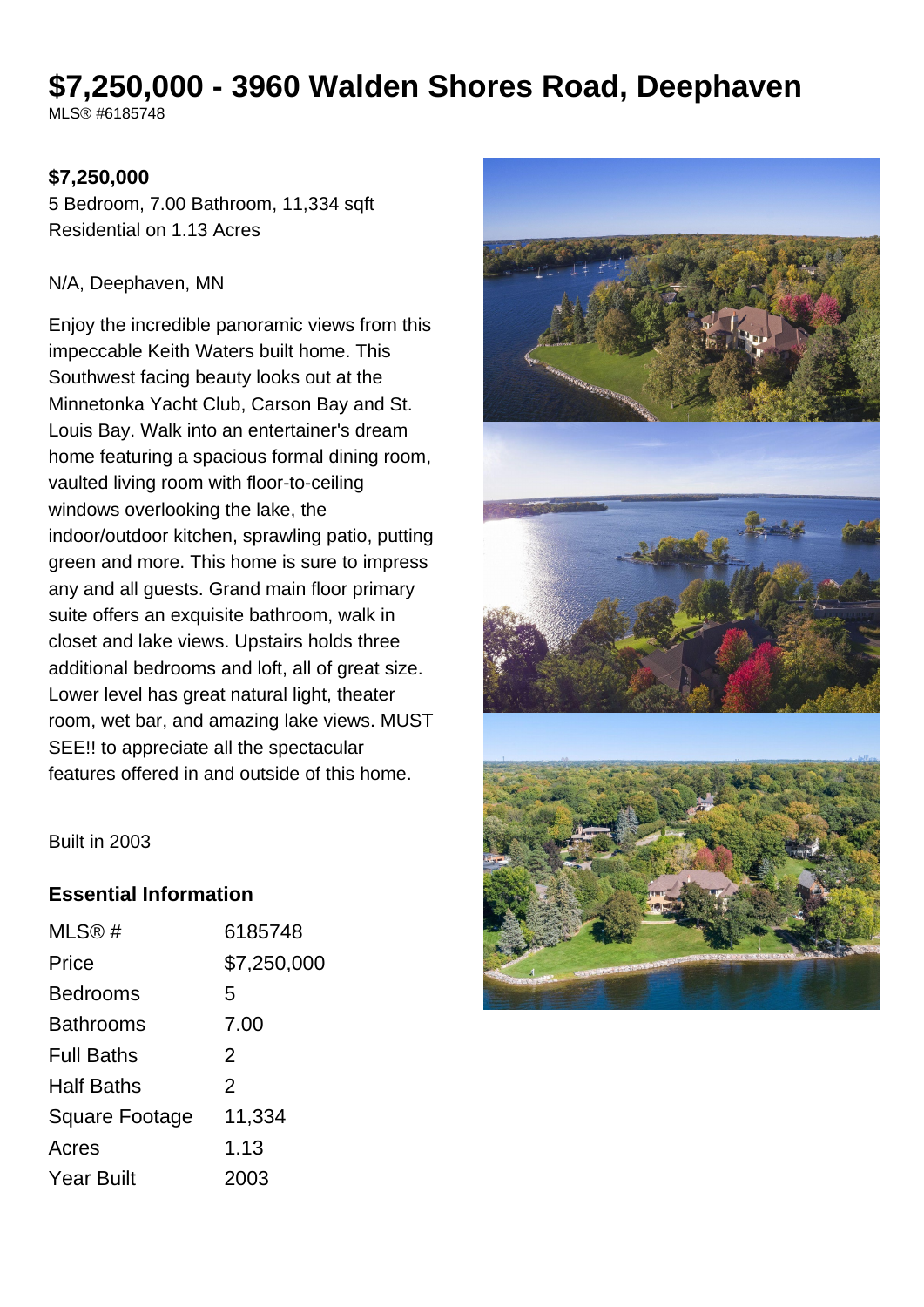| <b>Type</b>   | <b>Residential</b>             |
|---------------|--------------------------------|
| Sub-Type      | <b>Single Family Residence</b> |
| <b>Style</b>  | <b>Single Family Residence</b> |
| <b>Status</b> | Active                         |

# **Community Information**

| Address      |
|--------------|
| Subdivision  |
| City         |
| County       |
| <b>State</b> |
| Zip Code     |
|              |

## **Amenities**

| # of Garages              | 5                                                                                                                                                     |
|---------------------------|-------------------------------------------------------------------------------------------------------------------------------------------------------|
| Garages                   | Attached Garage, Driveway - Other Surface, Garage Door Opener,<br>Insulated Garage,<br>Multiple Garages,<br>Heated Garage,<br>Secured,<br>Underground |
| View                      | Bay, Lake, Panoramic, West                                                                                                                            |
| <b>Is Waterfront</b>      | Yes                                                                                                                                                   |
| Waterfront                | <b>Lake Front</b>                                                                                                                                     |
| Pool                      | <b>None</b>                                                                                                                                           |
| <b>Interior</b>           |                                                                                                                                                       |
| Appliances                | Wall Oven, Microwave, Exhaust Fan, Dishwasher, Trash Compactor,<br>Refrigerator, Washer, Dryer, Water Softener Owned, Disposal, Other                 |
| Heating                   | <b>Forced Air</b>                                                                                                                                     |
| Cooling                   | <b>Central Air</b>                                                                                                                                    |
| Fireplace                 | Yes                                                                                                                                                   |
| # of Fireplaces           | $\overline{4}$                                                                                                                                        |
| <b>Exterior</b>           |                                                                                                                                                       |
| Lot Description           | Irregular Lot, Tree Coverage - Medium                                                                                                                 |
| Roof                      | Asphalt, Pitched, Age Over 8 Years                                                                                                                    |
| Construction              | <b>Brick/Stone, Stucco</b>                                                                                                                            |
| <b>School Information</b> |                                                                                                                                                       |
| <b>District</b>           | Minnetonka                                                                                                                                            |

## **Additional Information**